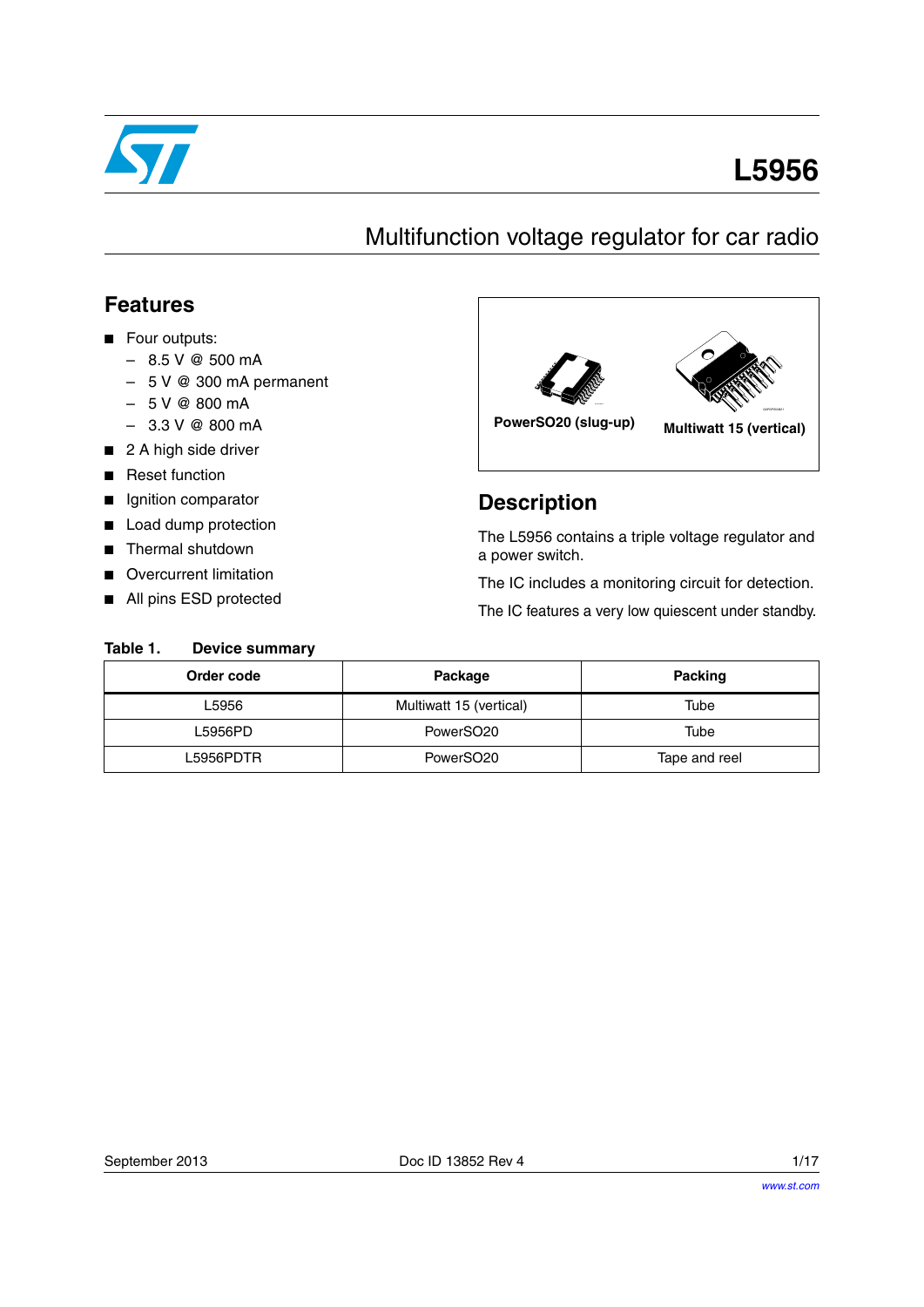## **Contents**

| $\mathbf{1}$            |                  | Block diagram and pins description  5 |
|-------------------------|------------------|---------------------------------------|
|                         | 1.1              |                                       |
|                         | 1.2 <sub>1</sub> |                                       |
| $\overline{2}$          |                  |                                       |
|                         | 2.1              |                                       |
|                         | 2.2              |                                       |
|                         | 2.3              |                                       |
| 3                       |                  |                                       |
| $\overline{\mathbf{4}}$ |                  |                                       |
| 5                       |                  |                                       |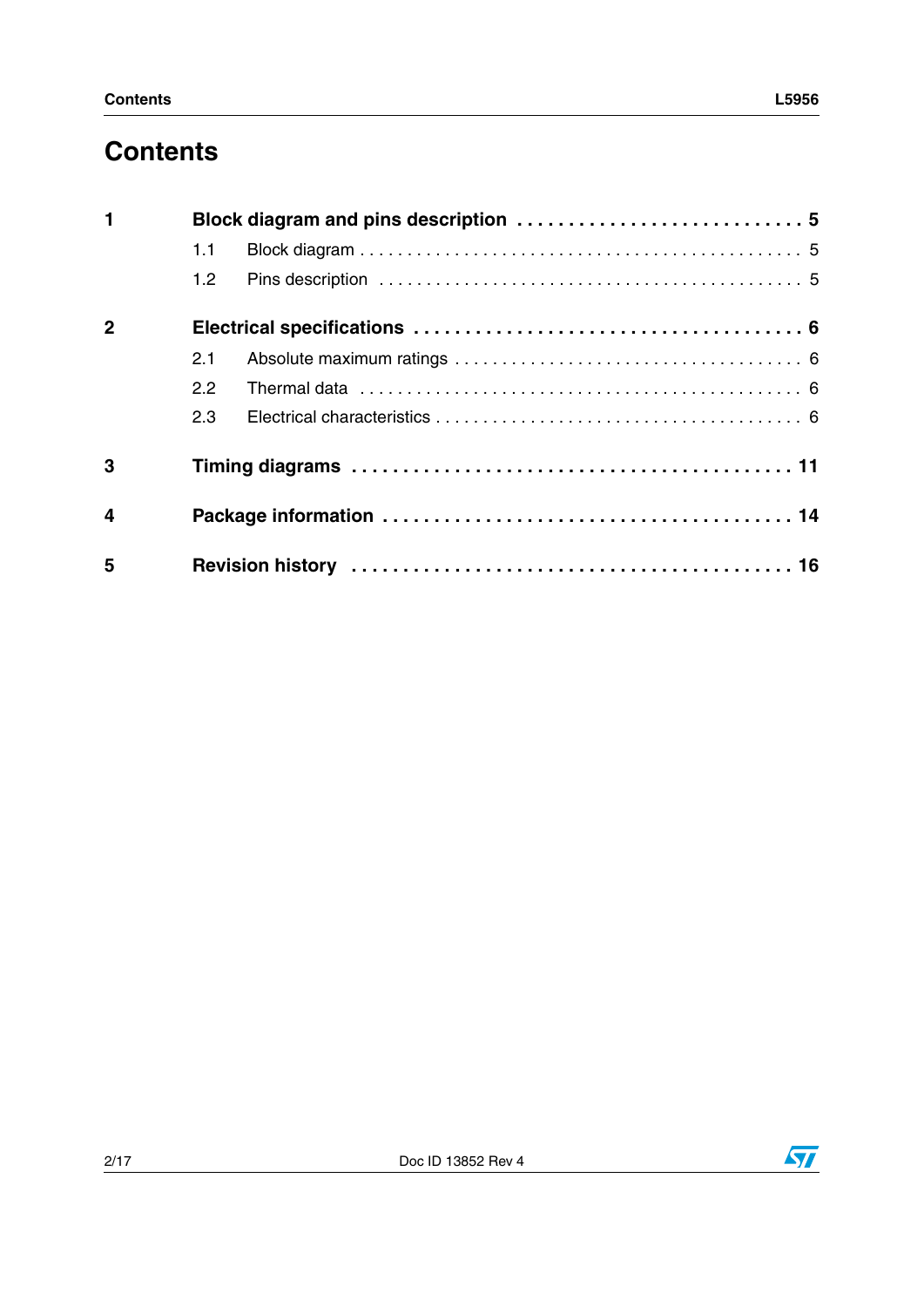## **List of tables**

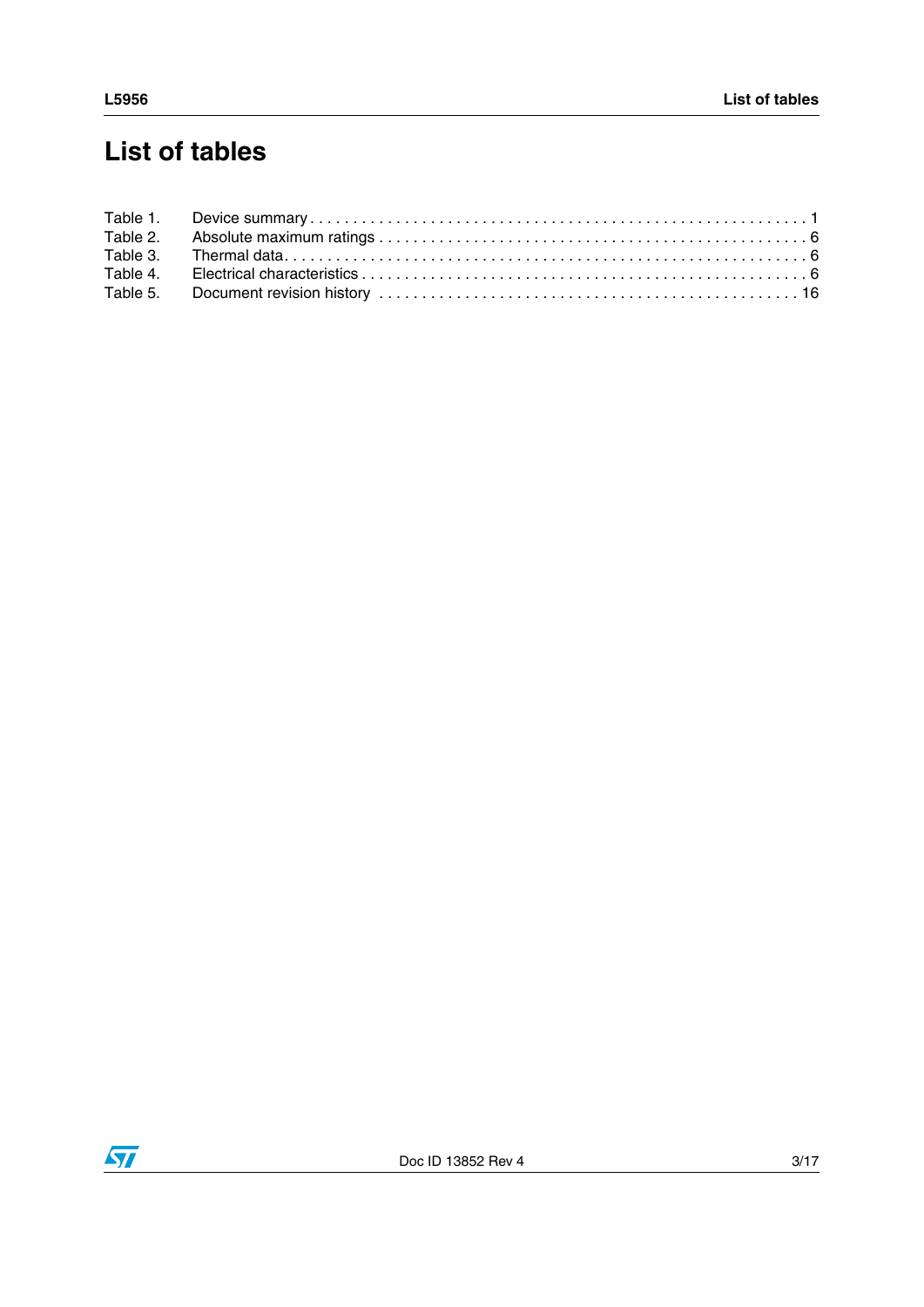# **List of figures**

| Figure 1.  |                                                                    |  |
|------------|--------------------------------------------------------------------|--|
| Figure 2.  |                                                                    |  |
| Figure 3.  |                                                                    |  |
| Figure 4.  |                                                                    |  |
| Figure 5.  |                                                                    |  |
| Figure 6.  |                                                                    |  |
| Figure 7.  |                                                                    |  |
| Figure 8.  |                                                                    |  |
| Figure 9.  |                                                                    |  |
| Figure 10. |                                                                    |  |
| Figure 11. | PowerSO20 (slug-up) mechanical data and package dimensions 14      |  |
| Figure 12. | Multiwatt 15 (vertical) mechanical data and package dimensions  15 |  |



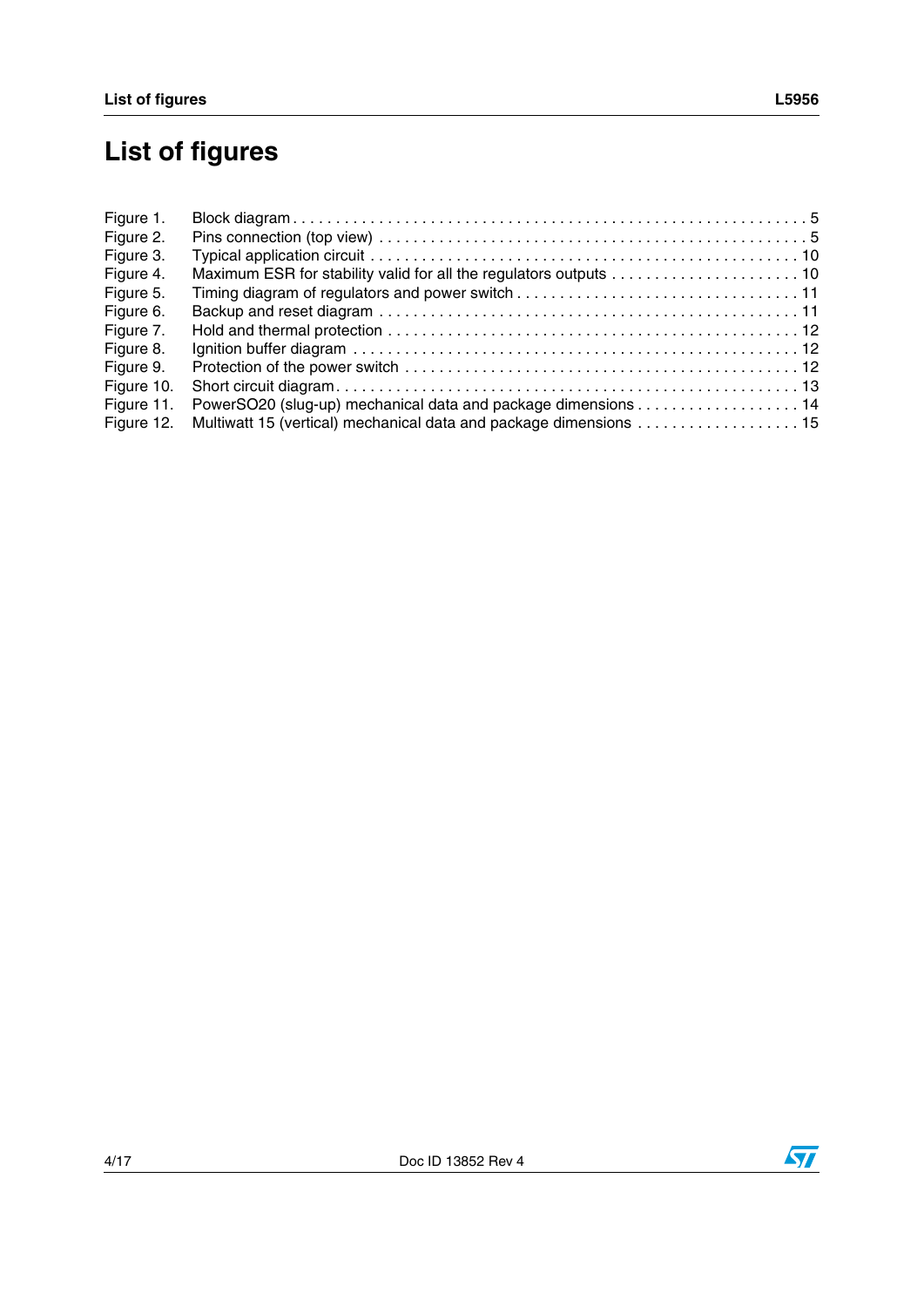## <span id="page-4-0"></span>**1 Block diagram and pins description**

### <span id="page-4-1"></span>**1.1 Block diagram**

### <span id="page-4-3"></span>**Figure 1. Block diagram**



## <span id="page-4-2"></span>**1.2 Pins description**

<span id="page-4-4"></span>



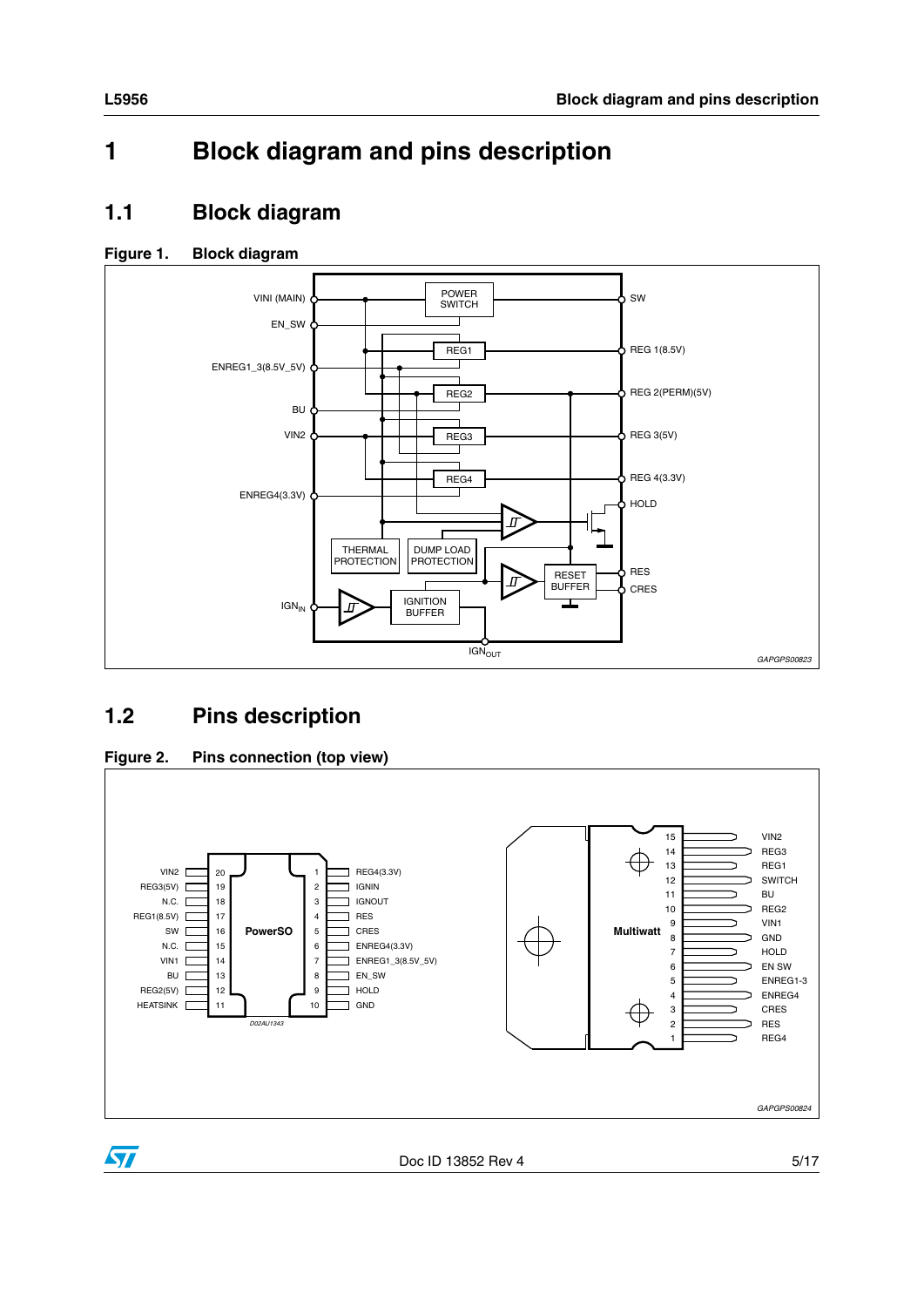## <span id="page-5-0"></span>**2 Electrical specifications**

## <span id="page-5-1"></span>**2.1 Absolute maximum ratings**

#### <span id="page-5-4"></span>Table 2. **Absolute maximum ratings**

| Symbol                    | <b>Parameter</b>                                                     | Value              | Unit |
|---------------------------|----------------------------------------------------------------------|--------------------|------|
| $V_{SDC}$                 | DC operating supply voltage                                          | 30                 |      |
| $V_{\rm STR}$             | Transient supply voltage                                             | 50                 |      |
| ٥l                        | Output current                                                       | internally limited |      |
| $T_{op}$                  | Operating temperature range                                          | $-40$ to 85        | °C   |
| $\mathsf{T}_{\text{stg}}$ | Storage temperature                                                  | $-55$ to 150       | °C   |
| $T_i$                     | Junction temperature                                                 | $-55$ to 150       | °C   |
| $P_{d}$                   | Power dissipation at $T_{\text{case}} = 85 \text{ }^{\circ}\text{C}$ | 43                 | w    |

### <span id="page-5-2"></span>**2.2 Thermal data**

#### <span id="page-5-5"></span>Table 3. **Thermal data**

| <b>Symbol</b> | <b>Parameter</b>                            | <b>PowerSO</b> Multiwatt | Unit          |
|---------------|---------------------------------------------|--------------------------|---------------|
| h i-case      | Max.<br>Thermal resistance junction-to-case | 8. ا                     | $\degree$ C/W |

### <span id="page-5-3"></span>**2.3 Electrical characteristics**

 $V_S = 14.4$  V;  $T_{amb} = 25$  °C; unless otherwise specified.

#### <span id="page-5-6"></span>**Table 4. Electrical characteristics**

| Symbol                | <b>Parameter</b>        | <b>Test condition</b>                                                            | Min.                | Typ. | Max. | <b>Unit</b> |
|-----------------------|-------------------------|----------------------------------------------------------------------------------|---------------------|------|------|-------------|
| <b>INPUT SUPPLIES</b> |                         |                                                                                  |                     |      |      |             |
| $V_{\text{in1}}$      | Input supply voltage 1  | Operating                                                                        | 9                   |      | 18   | v           |
| $V_{in2}$             | Input supply voltage 2  | Operating                                                                        | 6                   | ۰    | 18   | V           |
| $V_{\text{in1}}$      | Input supply voltage 1  | Reverse polarity                                                                 | Non operating $(1)$ |      |      |             |
| $V_{in2}$             | Input supply voltage 2  | Reverse polarity                                                                 | Non operating $(1)$ |      |      |             |
|                       |                         | Standby (-20° C to 85 °C)<br>$IGN_{IN} = 5 V$                                    |                     |      | 60   | μA          |
| <sup>I</sup> q        | Total quiescent current | $REGx = 5$ V, REGsw = 5 V,<br>$IGN_{IN} = 5 V$                                   |                     | 5    |      | mA          |
|                       |                         | Standby (-20 $\degree$ C to 85 $\degree$ C)<br>$IGN_{IN} = 5$ V, $V_{CC} = 18$ V |                     | 100  | 170  | μA          |

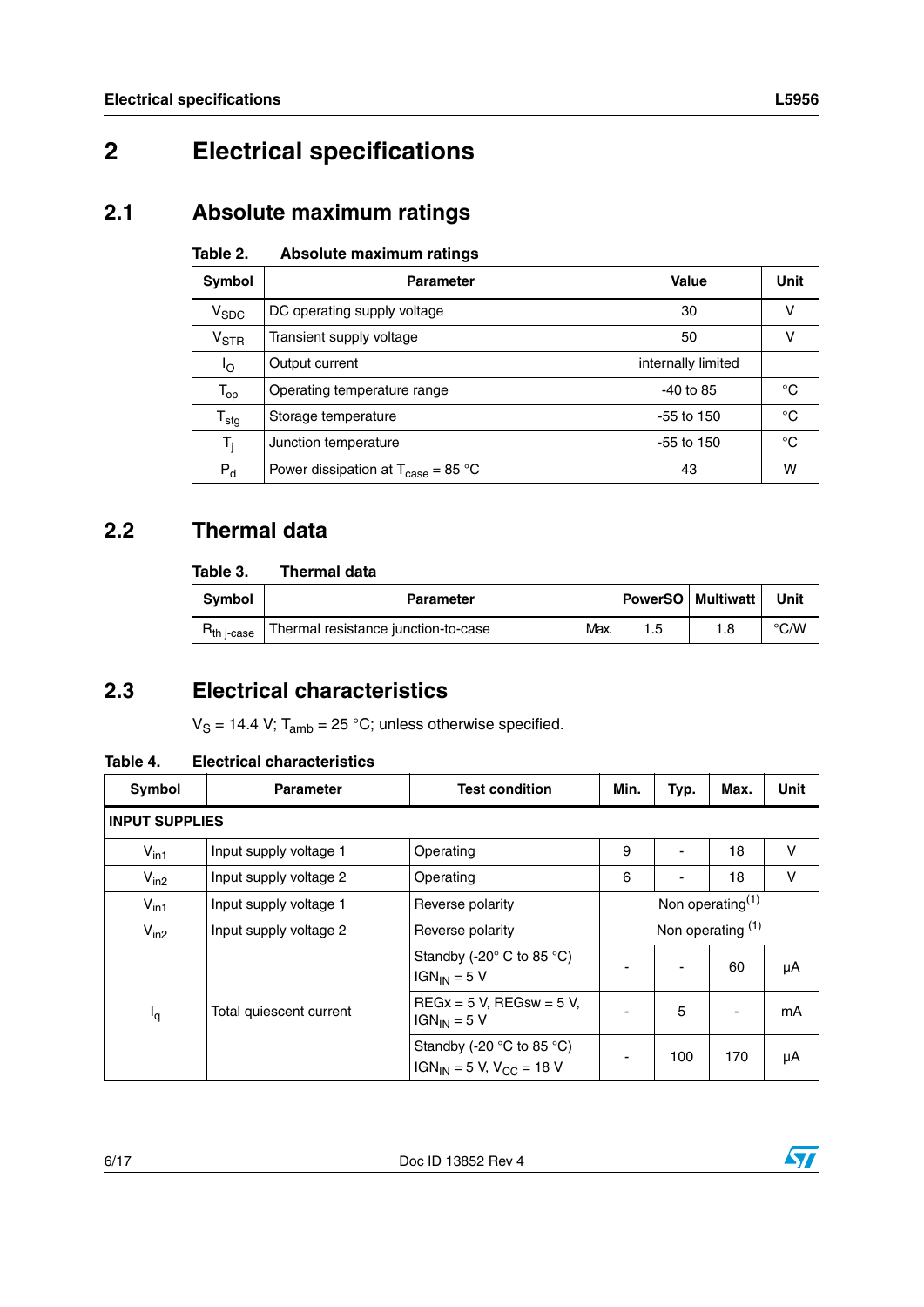| Table 4.                      | Electrical characteristics (continued) |                                                           |                          |                              |      |              |
|-------------------------------|----------------------------------------|-----------------------------------------------------------|--------------------------|------------------------------|------|--------------|
| Symbol                        | <b>Parameter</b>                       | <b>Test condition</b>                                     | Min.                     | Typ.                         | Max. | Unit         |
| Load dump<br>$V_{\text{in1}}$ | Battery overvoltage                    | $V_{\text{in1}}$                                          | 18                       | 20                           | 22   | V            |
| Load dump<br>$V_{in2}$        | Battery overvoltage                    | $V_{in2}$                                                 | 18                       | 20                           | 22   | V            |
| <b>REGULATOR 1</b>            |                                        |                                                           |                          |                              |      |              |
| $V_{o}$ (REG 1)               | Output voltage 8.5 V                   |                                                           | 8                        | 8.5                          | 9    | V            |
| $\Delta\!V$                   | Line regulation                        | $V_{in1}$ = 10 to 18 V; I = 500 mA                        |                          |                              | 50   | mV           |
| $\Delta\!V$                   | Line regulation                        | $V_{in1}$ = 9.3 to 18 V; I = 10 mA                        | $\blacksquare$           | $\overline{\phantom{a}}$     | 50   | mV           |
| $\Delta$ Vi                   | Load regulation                        | $I_{req1} = 1$ to 500 mA                                  | $\overline{\phantom{a}}$ | $\overline{\phantom{0}}$     | 100  | mV           |
| $I_q$                         | Quiescent current                      | $I_{\text{req1}} = 10 \text{ mA}$                         |                          |                              | 5    | mA           |
| <b>PSRR</b>                   | Supply voltage ripple rejection        | f = 1 kHz; $V_{in1}$ = 1.5 Vpp;<br>$I_0 = 500$ mA         | 50                       |                              |      | dB           |
| $V_{drop}$                    | Drop out voltage                       | $I_{reg1} = 500$ mA $^{(2)}$                              | ä,                       | $\overline{a}$               | 0.6  | V            |
| $I_m$                         | <b>Current limit</b>                   | $R_{short} = 0.5 \Omega$                                  | 0.6                      | $\overline{\phantom{a}}$     | 1.2  | A            |
| <b>REGULATOR 2</b>            |                                        |                                                           |                          |                              |      |              |
| $V_{O(STBY)}$                 | Output voltage 5 V                     |                                                           | 4.75                     | 5                            | 5.25 | V            |
| $\Delta\!V$                   | Line regulation                        | $V_{in1}$ = 7 to 18 V; I = 300 mA                         | $\Box$                   |                              | 50   | mV           |
| $\Delta\!V$                   | Line regulation                        | $V_{in1}$ = 6 to 18 V; I = 10 mA                          | $\overline{\phantom{a}}$ | ÷,                           | 50   | mV           |
| $\Delta$ Vi                   | Load regulation                        | $I_{reg2} = 1$ to 300 mA                                  | $\overline{\phantom{a}}$ | $\qquad \qquad \blacksquare$ | 100  | mV           |
| $I_q$                         | Quiescent current                      | $I_{\text{req2}} = 10 \text{ mA}$                         |                          |                              | 3    | mA           |
| <b>PSRR</b>                   | Supply voltage ripple rejection        | f = 1 kHz; $V_{in1}$ = 1.5 Vpp;<br>$I_0 = 300 \text{ mA}$ | 50                       |                              |      | dB           |
| $V_{drop}$                    | Drop out voltage                       | $I_{reg2} = 300$ mA $^{(2)}$                              | ä,                       | $\overline{a}$               | 1.5  | $\mathsf{V}$ |
| $V_{drop}$                    | Drop out voltage                       | $I_{reg2}$ = 100 mA $^{(2)}$                              | $\overline{\phantom{a}}$ | $\blacksquare$               | 0.6  | $\vee$       |
| $I_m$                         | <b>Current limit</b>                   | $\text{R}_{\text{short}} = 0.5 \ \Omega$                  | 400                      | $\overline{\phantom{a}}$     | 800  | mA           |
| <b>REGULATOR 3</b>            |                                        |                                                           |                          |                              |      |              |
| $V_{O}$ (REG 3)               | Output voltage 5V                      | $\frac{1}{2}$                                             | 4.75                     | 5                            | 5.25 | V            |
| $\Delta\!V$                   | Line regulation                        | $V_{in2}$ = 7 to 18 V; I = 800 mA                         | $\blacksquare$           | $\blacksquare$               | 50   | mV           |
| $\Delta\!V$                   | Line regulation                        | $V_{in2} = 6$ to 18 V; I = 10 mA                          | $\blacksquare$           | $\overline{\phantom{a}}$     | 50   | mV           |
| $\Delta$ Vi                   | Load regulation                        | $I_{\text{req3}} = 1$ to 800 mA                           | -                        | $\overline{\phantom{0}}$     | 100  | mV           |
| $I_q$                         | Quiescent current                      | $I_{\text{req3}} = 10 \text{ mA}$                         | $\overline{\phantom{a}}$ | $\overline{\phantom{a}}$     | 5    | mA           |
| <b>PSRR</b>                   | Supply voltage ripple rejection        | f = 1 kHz; $V_{in1}$ = 1.5 Vpp;<br>$I_0 = 800 \text{ mA}$ | 50                       |                              |      | dB           |
| $V_{drop}$                    | Drop out voltage                       | $I_{reg3} = 800$ mA $^{(2)}$                              | $\blacksquare$           | ÷                            | 1.5  | V            |



 $I_m$  Current limit  $R_{short} = 0.5 \Omega$  1 - 2 A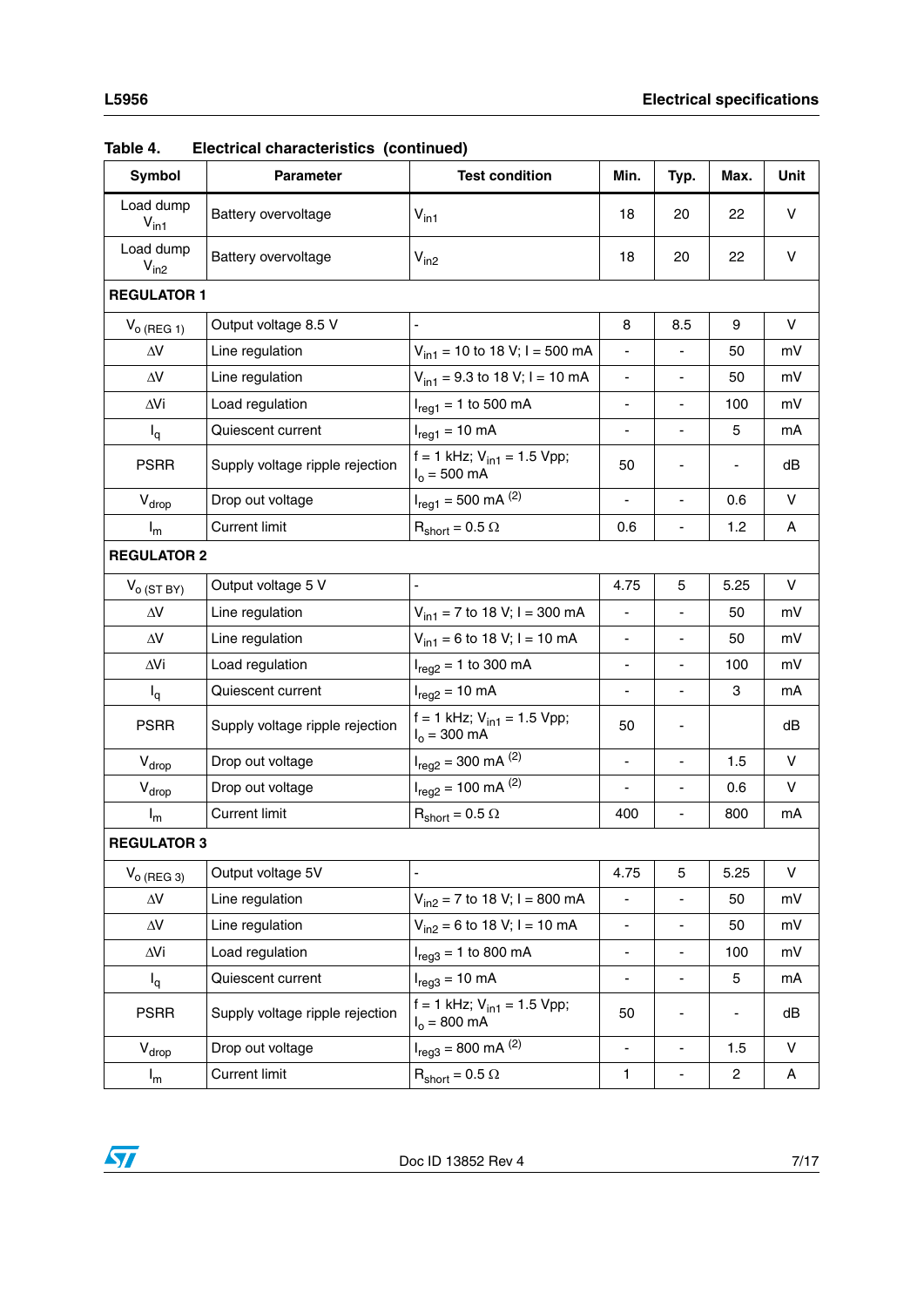| Symbol                     | <b>Parameter</b>                                | <b>Test condition</b>                             | Min.                         | Typ.                     | Max.           | Unit   |
|----------------------------|-------------------------------------------------|---------------------------------------------------|------------------------------|--------------------------|----------------|--------|
| <b>REGULATOR 4</b>         |                                                 |                                                   |                              |                          |                |        |
| $V_{O (REG 4)}$            | Output voltage 3.3 V                            | $\blacksquare$                                    | 3.15                         | 3.3                      | 3.45           | V      |
| $\Delta V$                 | Line regulation                                 | $V_{in2} = 6$ to 18 V; I = 800 mA                 |                              |                          | 50             | mV     |
| $\Delta\!V$                | Line regulation                                 | $V_{in2} = 6$ to 18 V; I = 10 mA                  |                              |                          | 50             | mV     |
| ∆Vi                        | Load regulation                                 | $I_{reg4} = 1$ to 800 mA                          | $\overline{\phantom{a}}$     | $\blacksquare$           | 100            | mV     |
| $I_q$                      | Quiescent current                               | $I_{reg4} = 10 \text{ mA}$                        | $\qquad \qquad \blacksquare$ | $\blacksquare$           | 5              | mA     |
| <b>PSRR</b>                | Supply voltage ripple rejection                 | f = 1 kHz; $V_{in1}$ = 1.5 Vpp;<br>$I_0 = 800$ mA | 50                           | ٠                        |                | dB     |
| $V_{drop}$                 | Drop out voltage                                | $I_{reg4} = 800 \text{ mA}^{(2)}$                 | $\blacksquare$               | $\overline{\phantom{m}}$ | 2.5            | v      |
| $I_m$                      | <b>Current limit</b>                            | $R_{short} = 0.5 \Omega$                          | 1                            | $\blacksquare$           | $\overline{2}$ | Α      |
| <b>POWER SWITCH</b>        |                                                 |                                                   |                              |                          |                |        |
| V <sub>dropSW</sub>        | Drop voltage power switch                       | $I_{dcSW}$ = 1.8A max.                            | $\overline{\phantom{a}}$     | $\blacksquare$           | 0.5            | V      |
| $I_{pSW1}$                 | Peak current power switch                       | Peak time $<$ 15 ms                               | 2                            |                          | 3.5            | A      |
| $I_{pSW2}$                 | Peak current power switch                       | Peak time $>$ 40 ms                               | 1                            |                          | 2              | A      |
| SW <sub>DEL</sub>          | Delay protection                                | $\overline{a}$                                    | 15                           | $\blacksquare$           | 40             | ms     |
|                            | <b>RESET BUFFER (with push-pull buffer)</b>     |                                                   |                              |                          |                |        |
| <b>RES</b>                 | <b>RES</b> falling                              | $Vreg2 = 5 V$                                     | 4.6                          | 4.7                      | 4.8            | $\vee$ |
| <b>RES</b>                 | <b>RES</b> rising                               | $Vreg2 = 5 V$                                     | 4.65                         | 4.8                      | 4.95           | V      |
| $V_{HYS(RES)}$             | Hysteresis of reset buffer                      |                                                   | 50                           | 100                      | 200            | mV     |
| IH <sub>source</sub> (RES) | High level source current                       | $Reset = 0 V$                                     | 1000                         | 1300                     | 1600           | μA     |
| IL <sub>sink (RES)</sub>   | Low level sink current                          | $Reset = 5 V$                                     | 14                           | 16                       | 18             | mA     |
| RES <sub>delay</sub>       | $Cres = 47nF$                                   |                                                   | 10                           | $\blacksquare$           | 60             | ms     |
| $\Delta \mathsf{TRES}$     | Reset rise and fall time                        | $R = 10 k\Omega$ , $C = 15 pF$                    | $\overline{\phantom{a}}$     | $\overline{\phantom{m}}$ | 50             | μs     |
| Charge                     | Charge current                                  | $C_{RFS} = 0 V$                                   | 3                            | 5                        | 10             | μA     |
| <b>I</b> Discharge         | Discharge current                               | $C_{RES} = 5 V$                                   | 1                            |                          | 3              | mA     |
| $V_{TH(F)}$                | Falling voltage threshold                       | ÷,                                                | 1                            | 1.2                      | 1.4            | V      |
| V <sub>TH(R)</sub>         | Rising voltage threshold                        | ÷,                                                | 2.5                          | 2.8                      | 3.5            | V      |
| $V_{ol}$                   | Low level                                       | $I_{\text{SINK(RES)}} = 1 \text{ mA}$             | $\overline{\phantom{0}}$     | 0.3                      | 0.5            | V      |
| $V_{oh}$                   | High level                                      | ÷,                                                | 4.5                          | Vreg2                    | 5.5            | V      |
| <b>HOLD SIGNAL</b>         |                                                 |                                                   |                              |                          |                |        |
| V <sub>lowl</sub>          | Hold output low for $V_{in1}$ low               | Low detection                                     | $\overline{\phantom{a}}$     | $\overline{\phantom{a}}$ | 9              | V      |
| Vlowh                      | Hold output high for V <sub>in1</sub><br>normal | Normal high detection                             | 10                           |                          | 18             | V      |
| $V_{\text{low}}$           | Hold output low for $V_{in1}$ high              | low detection                                     | 22                           | -                        | -              | V      |

**Table 4. Electrical characteristics (continued)**

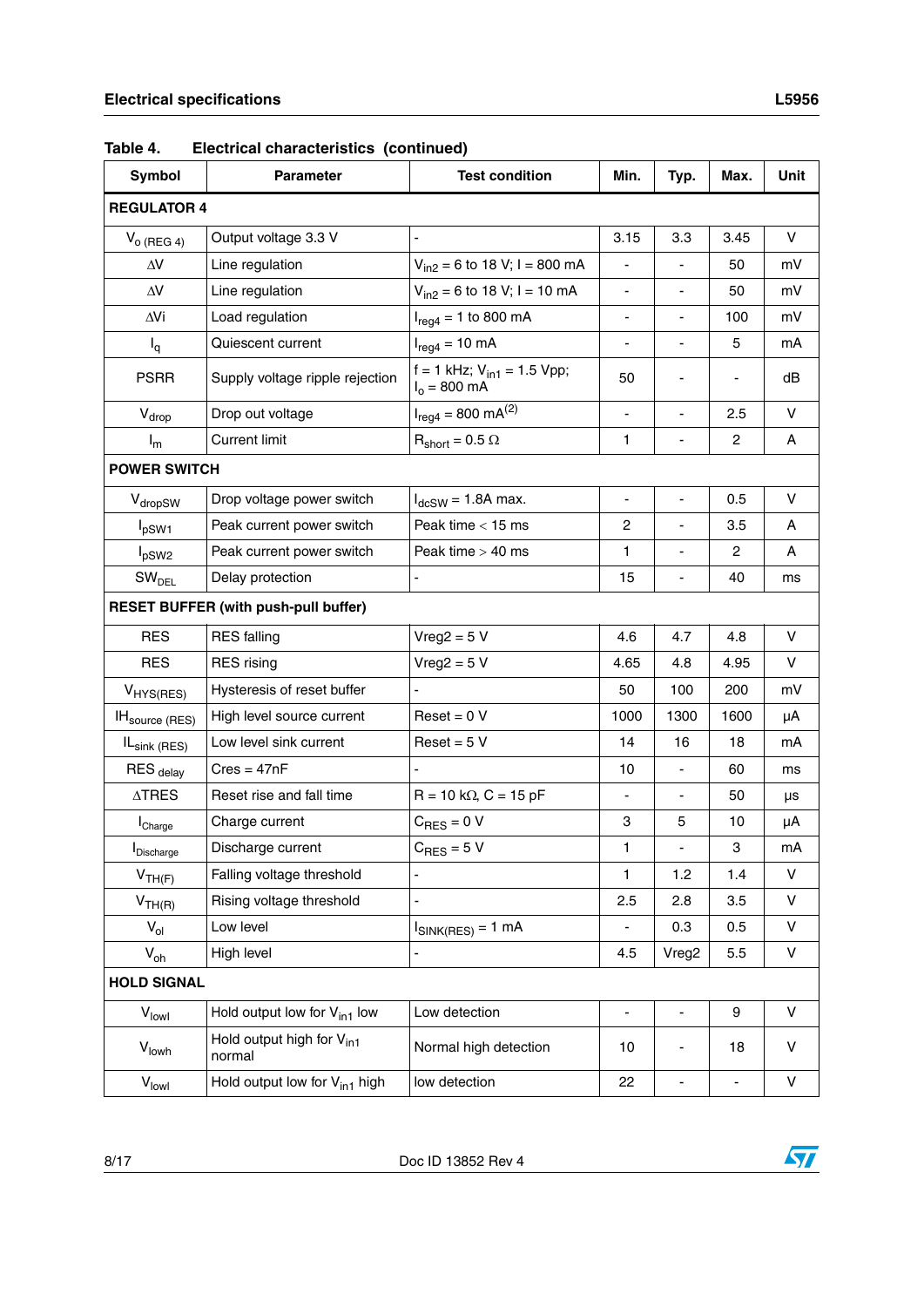| ۰. |  |  |
|----|--|--|

| 0011001 0110100101100100 (00110110007 |                                                         |                             |                          |                          |                |        |
|---------------------------------------|---------------------------------------------------------|-----------------------------|--------------------------|--------------------------|----------------|--------|
| Symbol                                | <b>Parameter</b>                                        | <b>Test condition</b>       | Min.                     | Typ.                     | Max.           | Unit   |
| V <sub>HOLDR</sub>                    | Low V <sub>IN1</sub> threshold                          | $V_{IN1}$ Low TH.           | 9                        | 9.5                      | 10             | $\vee$ |
| V <sub>HYS (HOLD_L)</sub>             | Hysteresis low TH.                                      |                             | 50                       | 150                      | 200            | mV     |
| V <sub>HOLD</sub> <sub>F</sub>        | High V <sub>IN1</sub> threshold                         | $V_{IN1}$ High TH.          | 18                       | 20                       | 22             | $\vee$ |
| V <sub>HYS</sub> (HOLD_M)             | Hysteresis high TH.                                     |                             | 200                      |                          | 500            | mV     |
|                                       | <b>IGNITION BUFFER (push-pull with Schmidt trigger)</b> |                             |                          |                          |                |        |
| $IGN_{IN}$                            | IGN <sub>out falling</sub>                              |                             | 1.03                     | 1.17                     | 1.28           | $\vee$ |
| $IGN_{IN}$                            | IGN <sub>out rising</sub>                               | Ĭ.                          | 1.18                     | 1.27                     | 1.33           | V      |
| V <sub>hys</sub> (IGNout)             | Hysteresis of ignition buffer                           |                             |                          | 50                       | -              | mV     |
| IH <sub>source</sub> (IGNout)         | High level source current                               | $I_{\text{GNout}} = 0 V$    | 1000                     | 1500                     | 2000           | μA     |
| IL <sub>sink</sub> (IGNout)           | Low level sink current                                  | $I_{\text{GNout}} = 5 V$    | 10                       | 15                       | 20             | mA     |
| $V_{ol}$                              | Low level                                               | $ILsink (IGNout) = 1 mA$    | ä,                       | 0.3                      | 0.5            | $\vee$ |
| $V_{oh}$                              | High level                                              |                             | 4.5                      | Vreg2                    | 5.5            | $\vee$ |
| IGN <sub>RISE</sub>                   | Rising time                                             | $C = 15 pF$                 | $\overline{\phantom{0}}$ | $\blacksquare$           | 10             | μs     |
| <b>IGNFALL</b>                        | Fall time                                               | $C = 15 pF$                 | ٠                        | -                        | 10             | μs     |
| <b>I</b> CLAMP                        | Input clamp current                                     | $V_{CC}$ < $V_{IGN}$ < 50 V | ٠                        | $\overline{\phantom{a}}$ | $\overline{c}$ | mA     |
| $IGN_{IN}$                            | Input voltage                                           | Operative                   | 0                        | ٠                        | 50             | V      |
|                                       | <b>ENABLE INPUT (regulators 1,3,4 and power switch)</b> |                             |                          |                          |                |        |
| V <sub>TH</sub>                       | Voltage threshold                                       |                             | 1.3                      | 1.8                      | 2.3            | V      |
| $EN_{IN}$                             | Input voltage                                           | Operative                   | 0                        |                          | 5              | V      |

| Table 4. | Electrical characteristics (continued) |  |
|----------|----------------------------------------|--|
|          |                                        |  |

1. "Non operating" should be intended as a condition outside the absolute maximum ratings defined for the IC. As such, if the device is operated under such conditions, it is not guaranteed that the electrical parameters are inside the specification range.

<span id="page-8-0"></span>2. Drop condition means that the supply voltage drop down to 100 mV from the regulated output and the regulator is sourcing its maximal load current.

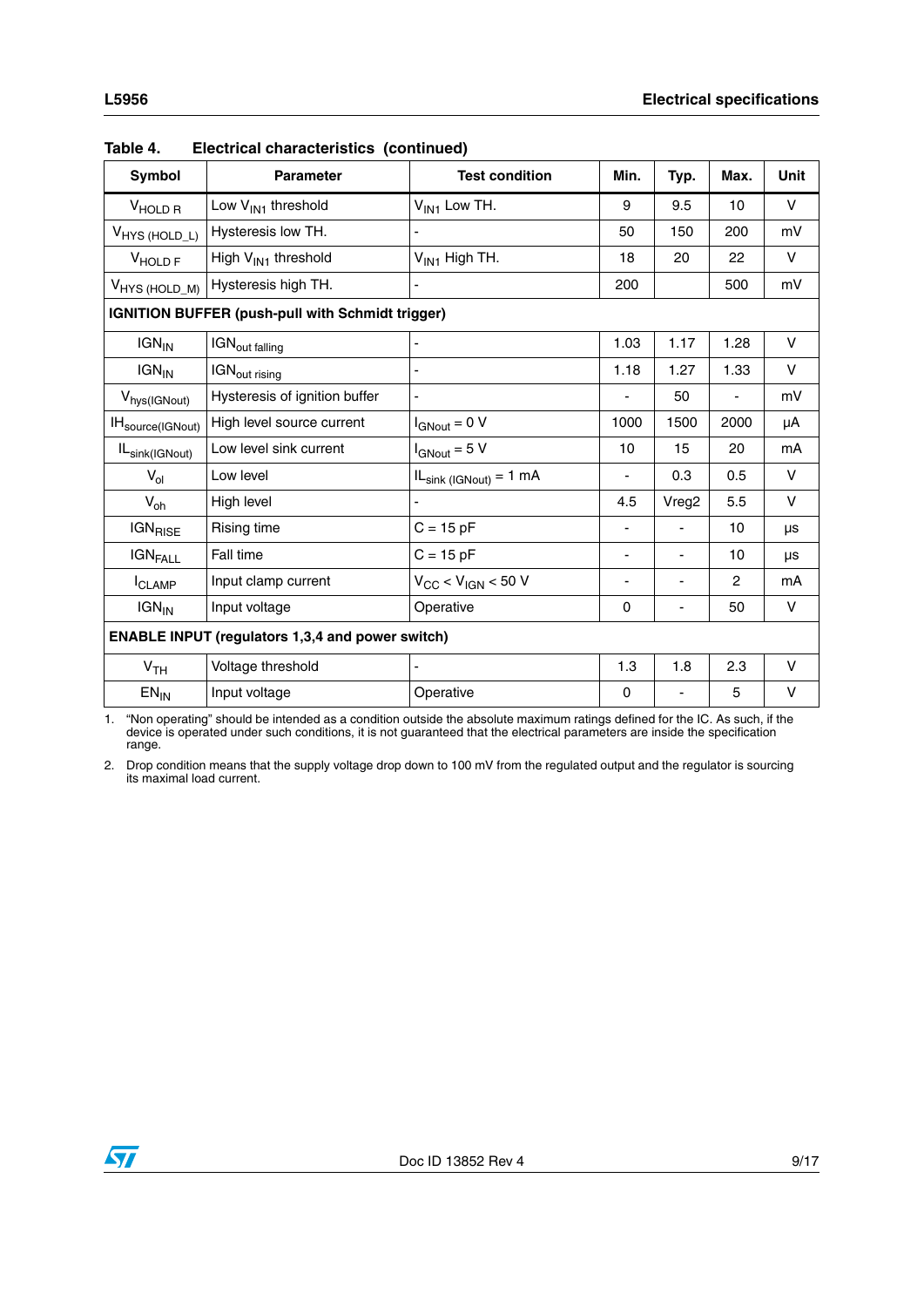

<span id="page-9-0"></span>**Figure 3. Typical application circuit**

<span id="page-9-1"></span>

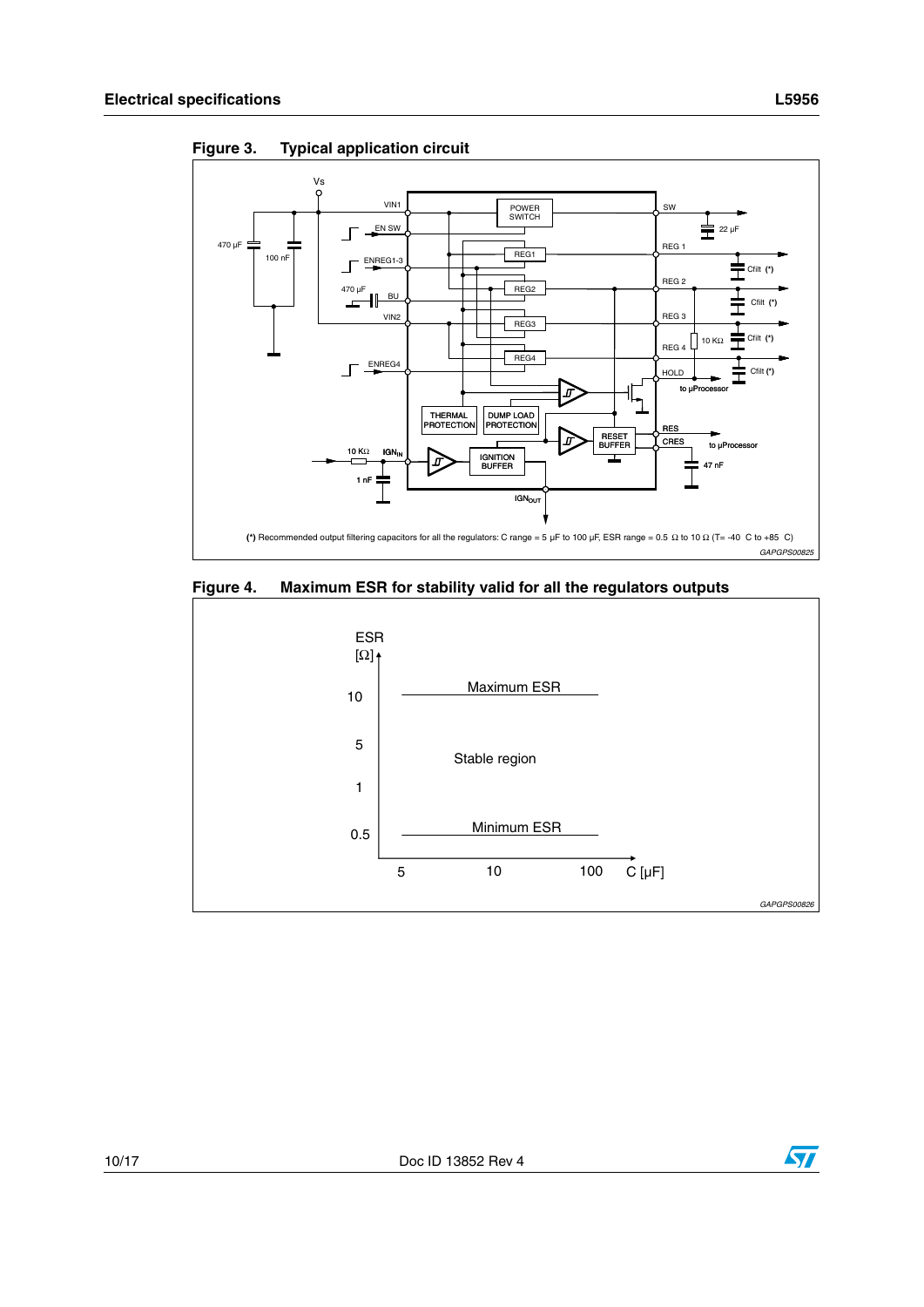#### <span id="page-10-0"></span> $\overline{\mathbf{3}}$ **Timing diagrams**



<span id="page-10-1"></span>Figure 5. Timing diagram of regulators and power switch

#### <span id="page-10-2"></span>Figure 6. **Backup and reset diagram**



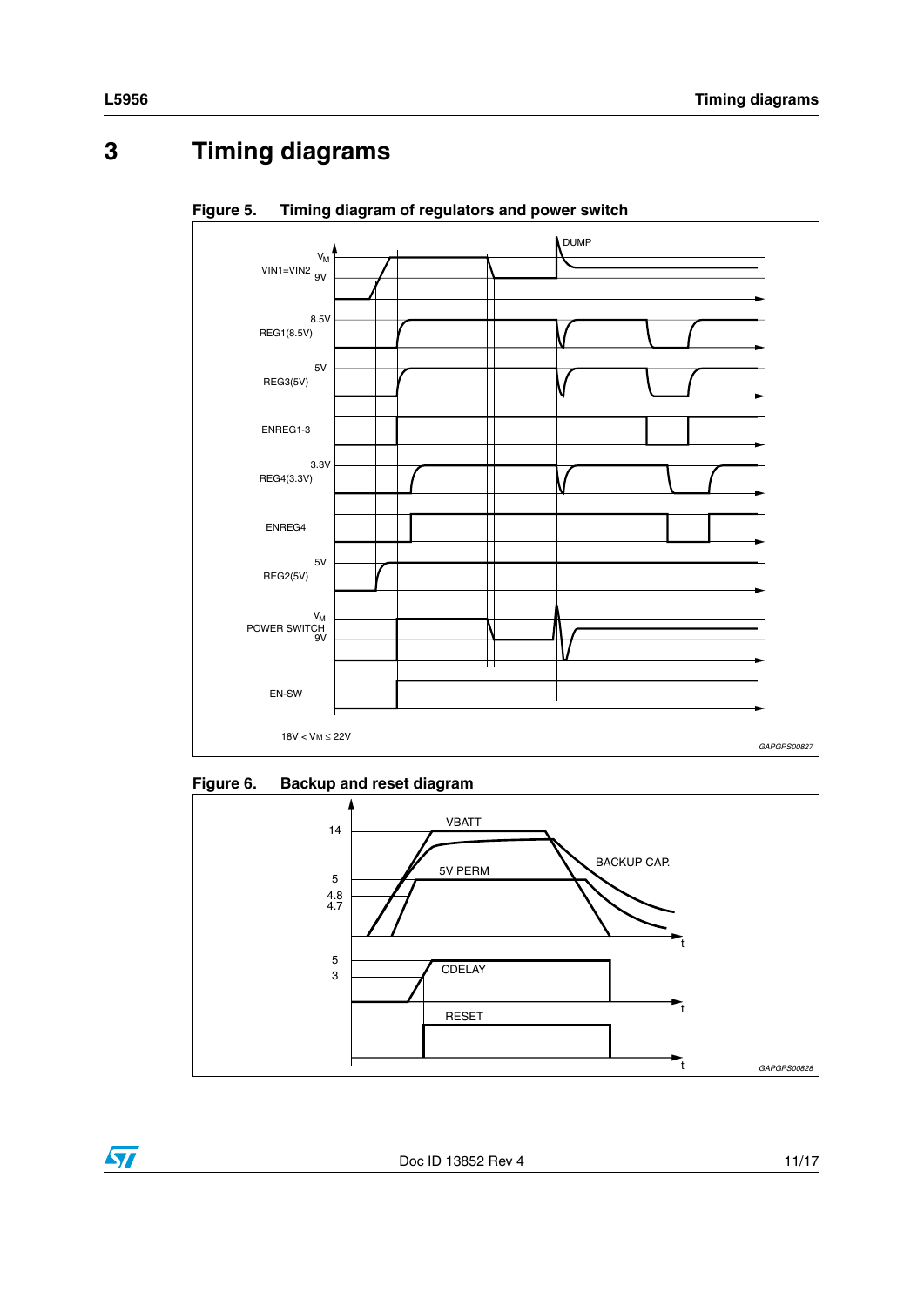

<span id="page-11-0"></span>Figure 7. **Hold and thermal protection** 

<span id="page-11-1"></span>



<span id="page-11-2"></span>



Doc ID 13852 Rev 4

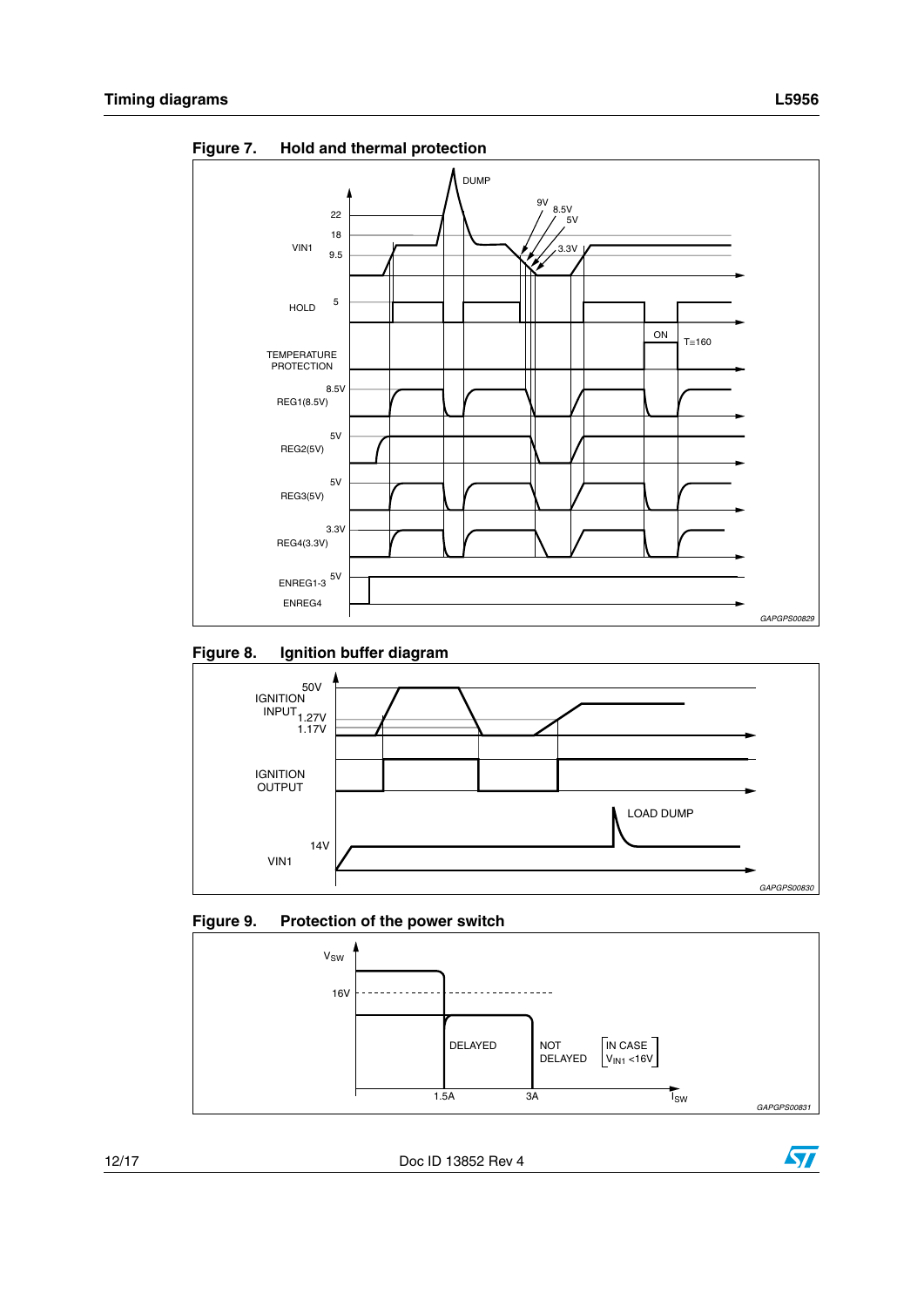

<span id="page-12-0"></span>Figure 10. Short circuit diagram

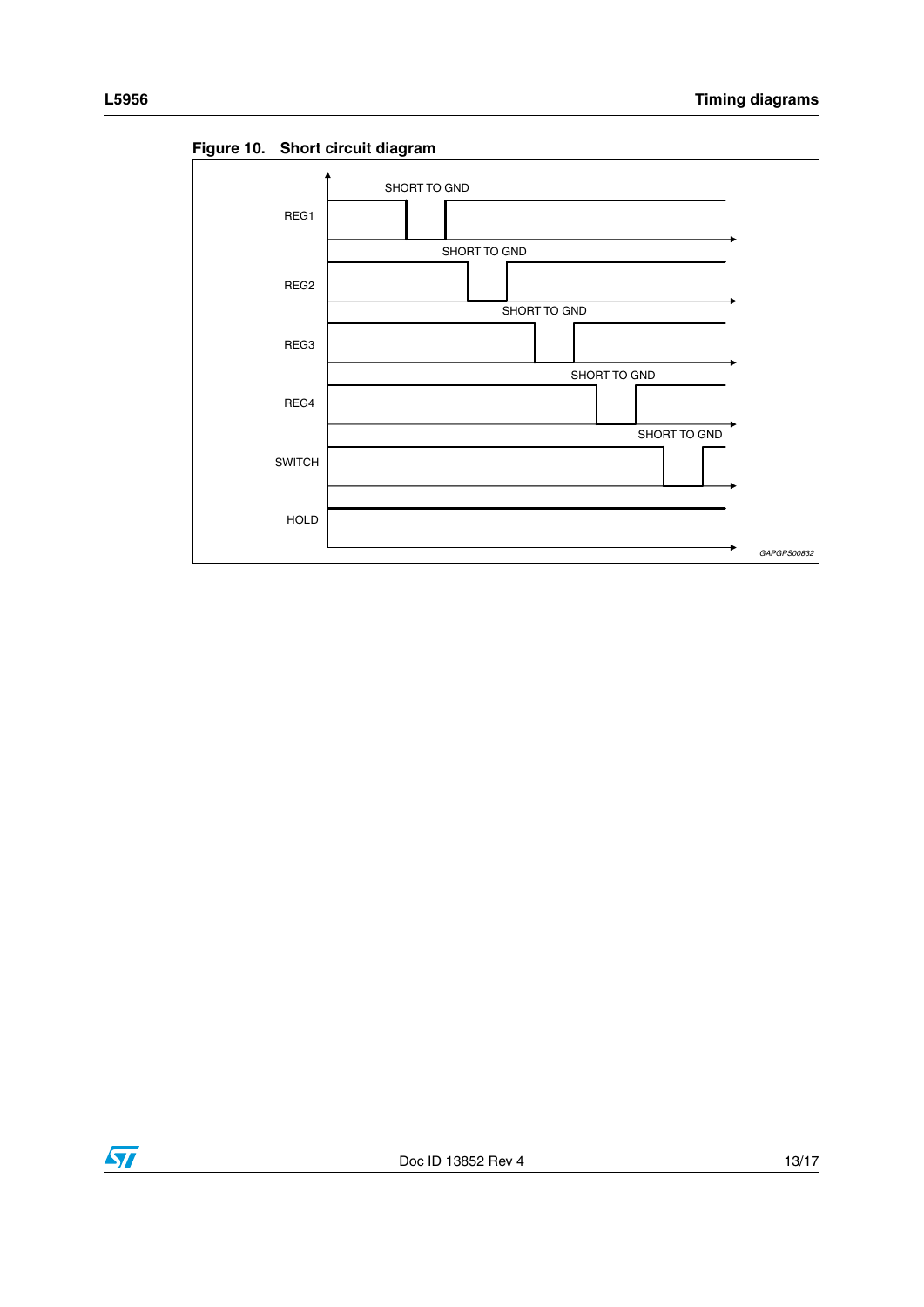## <span id="page-13-0"></span>**4 Package information**

In order to meet environmental requirements, ST offers these devices in different grades of ECOPACK® packages, depending on their level of environmental compliance. ECOPACK® specifications, grade definitions and product status are available at: *[www.st.com](http://www.st.com)*.

ECOPACK® is an ST trademark.



<span id="page-13-1"></span>

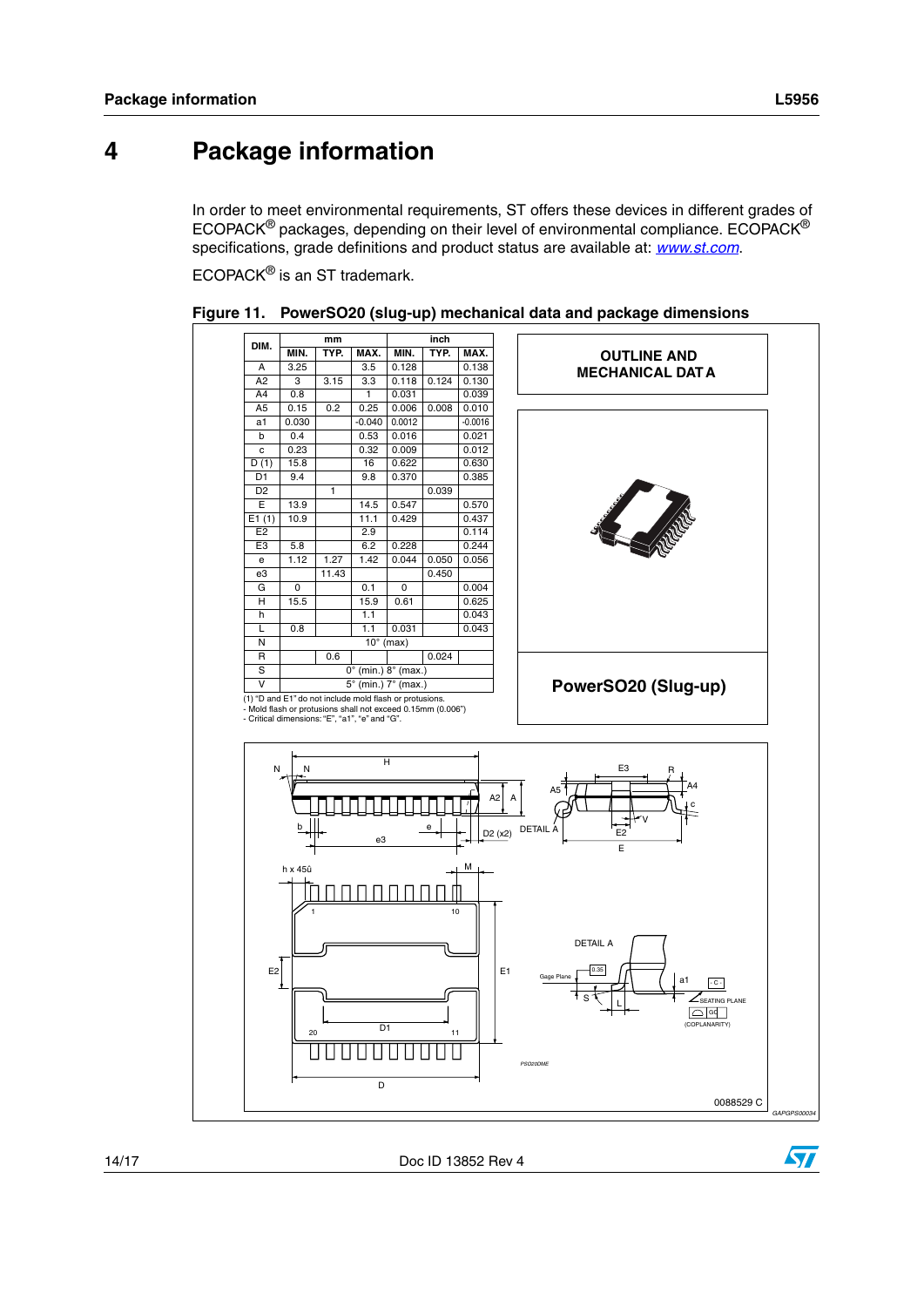

<span id="page-14-0"></span>Figure 12. Multiwatt 15 (vertical) mechanical data and package dimensions



F

 $G1$ 

GAPGPS0082

0016036J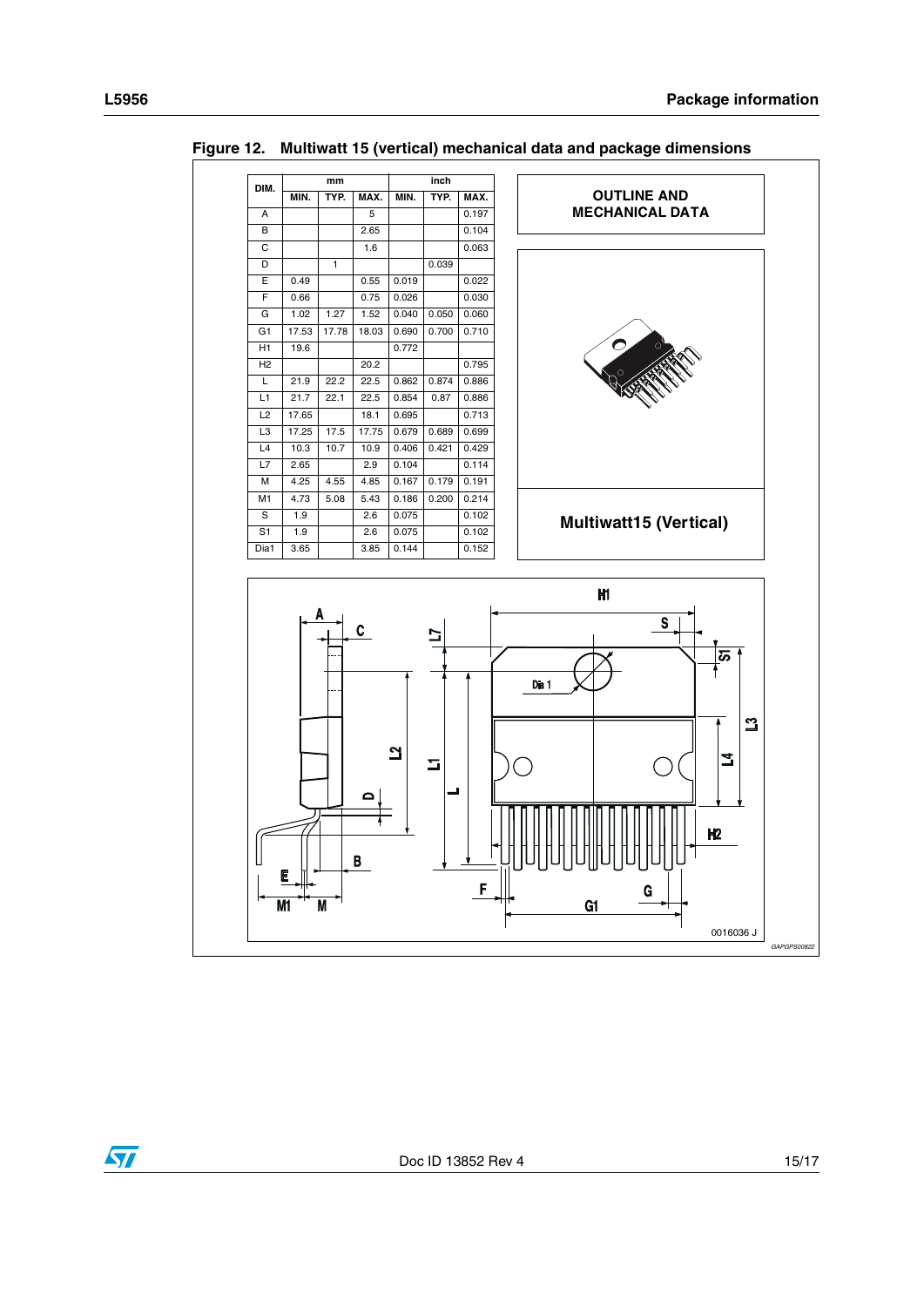## <span id="page-15-0"></span>**5 Revision history**

#### <span id="page-15-1"></span>Table 5. **Document revision history**

| Date        | <b>Revision</b> | <b>Changes</b>                                                                                                                    |
|-------------|-----------------|-----------------------------------------------------------------------------------------------------------------------------------|
| 29-Aug-2007 |                 | Initial release.                                                                                                                  |
| 08-Jan-2010 | 2               | Updated Figure 1, 2, 3, 5 and 7.<br>Added Figure 4: Maximum ESR for stability valid for all the regulators<br>outputs on page 10. |
| 27-Jun-2011 | 3               | Added <i>Note 1 on page 9</i>                                                                                                     |
| 17-Sep-2013 | 4               | <b>Updated Disclaimer.</b>                                                                                                        |